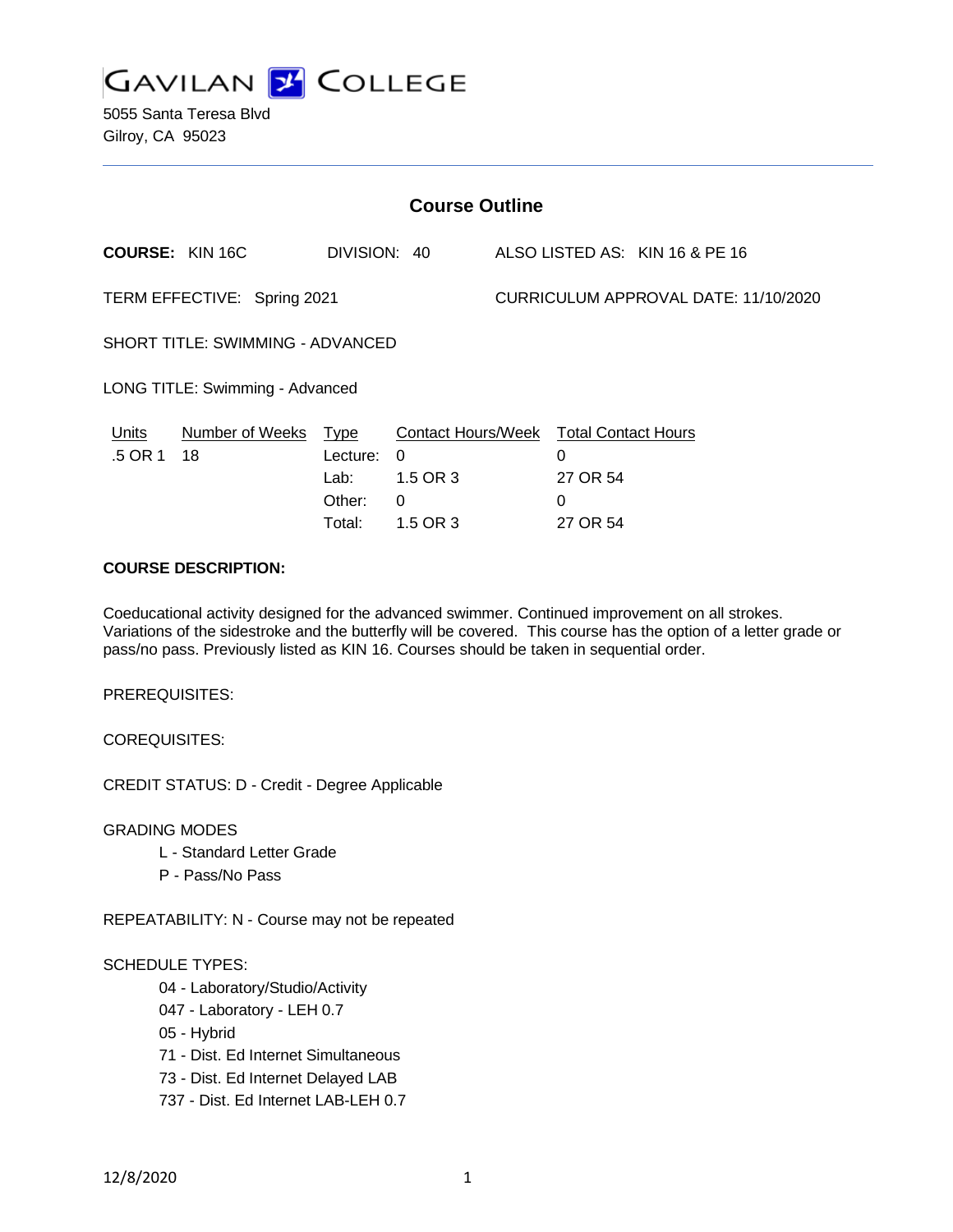## **STUDENT LEARNING OUTCOMES:**

1. Efficiently perform the freestyle, backstroke, sidestroke, and breaststroke.

Measure of assessment: demonstration

Year assessed, or planned year of assessment: 2017

Semester: Fall

2. Execute variations of the sidestroke and demonstrate the butterfly.

Measure of assessment: demonstration

Year assessed, or planned year of assessment: 2017

Semester: Fall

# **CONTENT, STUDENT PERFORMANCE OBJECTIVES, OUT-OF-CLASS ASSIGNMENTS**

Curriculum Approval Date: 11/10/2020 - **DE MODIFICATION ONLY**

3 - 6 Hours:

Content: Class introduction, including the course syllabus and grading. Pre-testing to determine the skill level of each student.

Student Performance Objectives: Demonstrate their swimming skills. Explain the course requirements and how they will be graded.

6 - 12 Hours:

Content: Review of the freestyle and backstroke. Stroke mechanics which will assist the student in being more efficient swimmers will be presented. Introduction of the techniques for the butterfly; including the head and body position, breathing, the stroke pattern, and the dolphin kick.

Student Performance Objectives: Execute freestyle and backstroke mechanics which will make them more efficient in the water. Discuss and demonstrate the butterfly.

4.5 - 9 Hours:

Content: Continue to work on the stroke mechanics for the butterfly. Utilize techniques that will help improve their freestyle and backstroke in class activities. Review of the sidestroke and breaststroke. Stroke mechanics which will assist the student in being more efficient swimmers will be presented.

Student Performance Objectives: Execute sidestroke and breaststroke mechanics which will make them more efficient in the water. Demonstrate continued improvement of the butterfly.

4.5 - 9 Hours:

Content: Introduce variations of the sidestroke; including the inverted kick, performing the stroke on the nondominate side, and over-arm sidestroke. Continue working on all strokes presented in class.

Student Performance Objectives: Perform variations of the sidestroke; including utilizing an inverted kick, performing the stroke on their non-dominate side, and doing the over-arm sidestroke.

3 - 6 Hours:

Content: Continue working on techniques and stroke mechanics presented earlier, including the variations of the sidestroke.

Student Performance Objectives: Discuss the improvements they have made on their strokes. Explain the variations that can be performed on the sidestroke.

3 - 6 Hours:

Content: Continue working on improving all strokes as well as the student's conditioning level.

Student Performance Objectives: Incorporate the various strokes learned into a workout.

1.5 - 3 Hours:

Content: Post-testing of skills to determine improvement and the skills learned.

Student Performance Objectives: Demonstrate the proper mechanics for the strokes presented during the course.

2 Hours:

### **METHODS OF INSTRUCTION:**

Demonstration, peer teaching, video.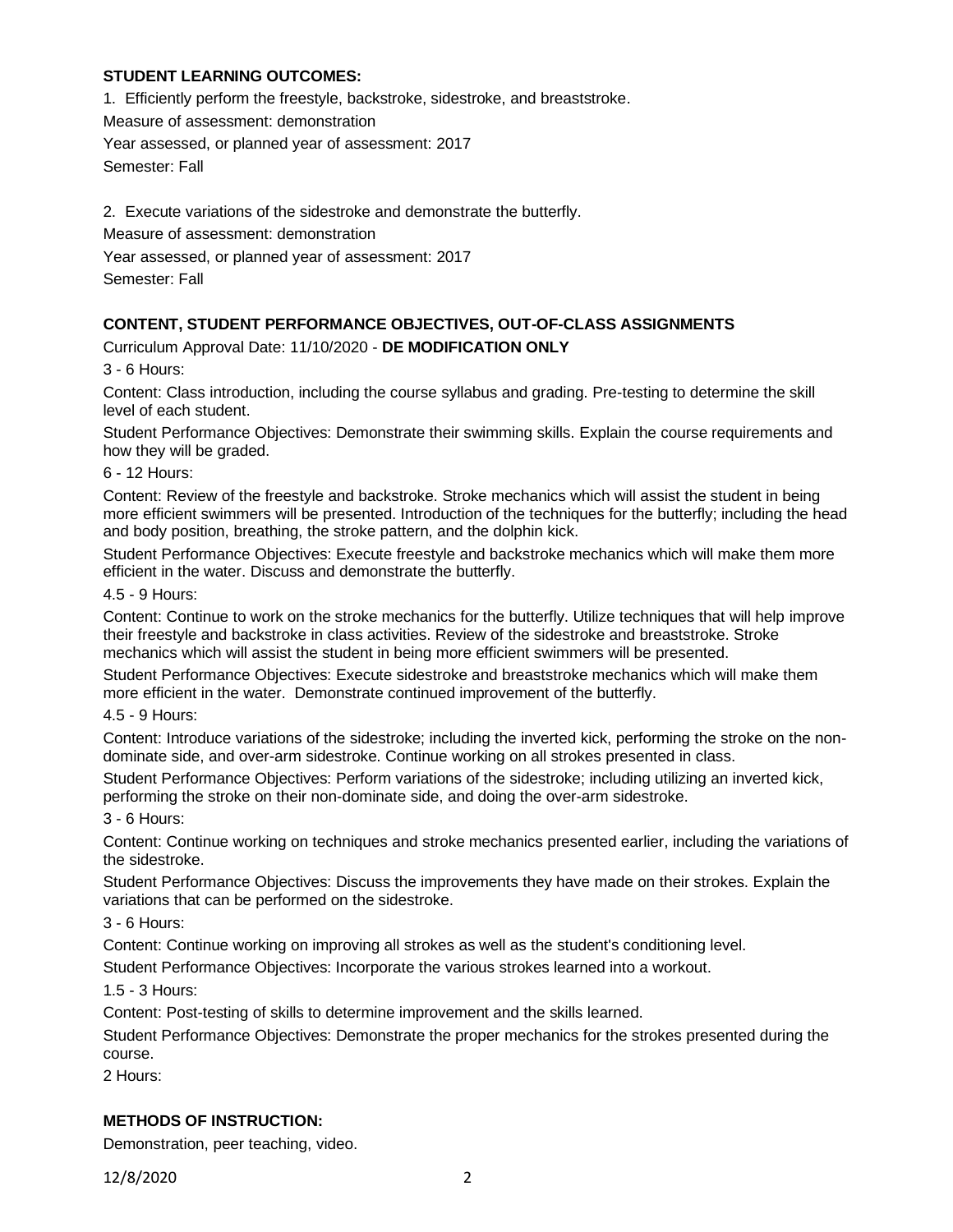# **METHODS OF EVALUATION:**

Writing assignments Percent of total grade: 0.00 % This is a degree-applicable course, but substantial writing assignments are NOT appropriate, because the course primarily: Involves skill demonstrations or problem solving Skill demonstrations Percent of total grade: 45.00 % Skill testing. Other methods of evaluation Percent of total grade: 55.00 % Class/student participation is required. OUT OF CLASS ASSIGNMENTS: Required Outside Hours: Assignment Description: As this is a lab class no out of class assignments are required.

### **REPRESENTATIVE TEXTBOOKS:**

No textbook required. Handouts will be provided as needed.